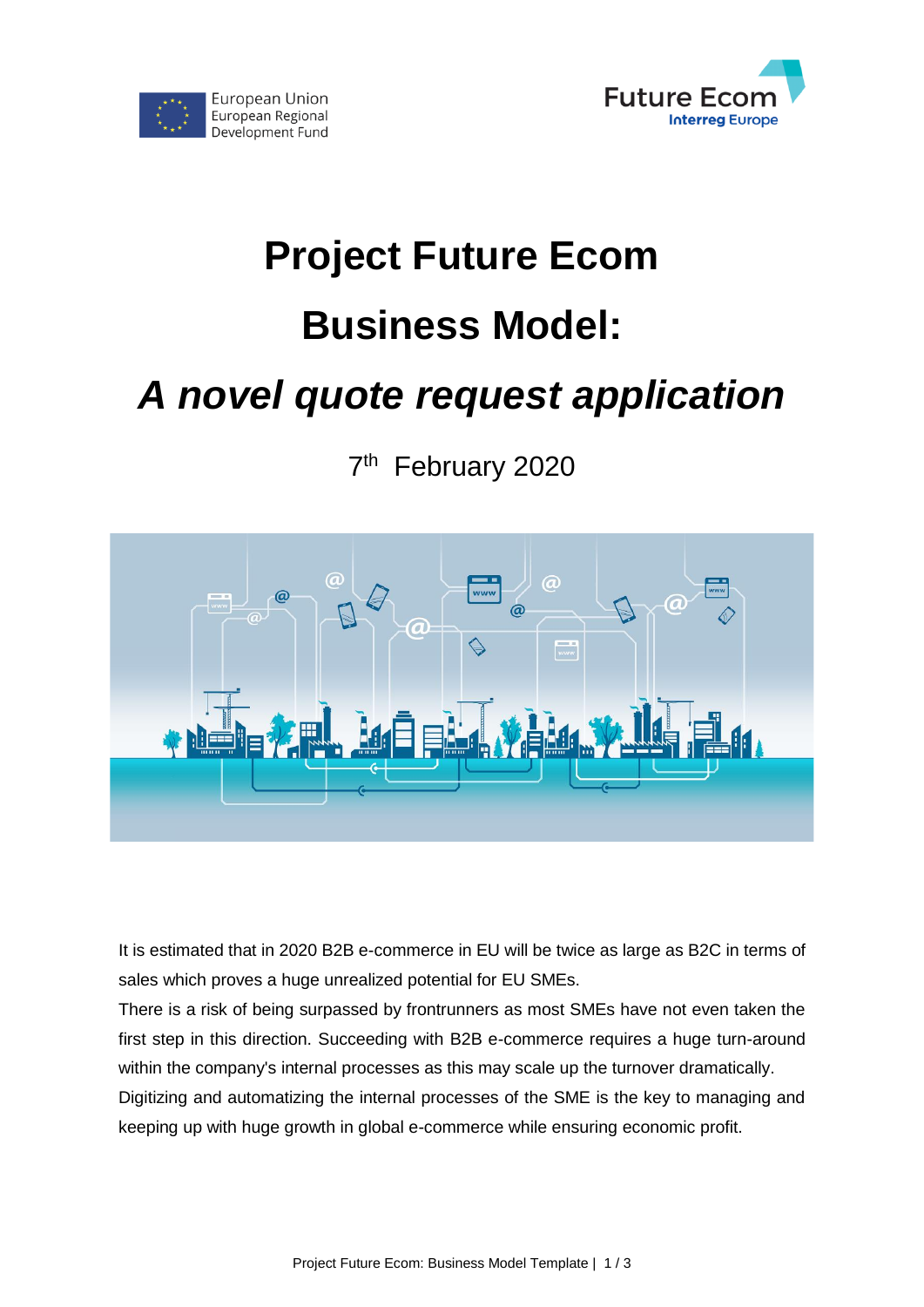



### **1. Overview**

Finnhub Association is a national and international logistics expertise and innovation network of over 50 companies.

## **2. The Digital Opportunity**

Digitalisation is a global phenomenon and a force of change. The logistics industry also needs to keep up with inevitable digital development and transformation. This can be done through digitalising long-established services and processes.

In Finnhub Associaton´s opinion, an electronic marketplace/ application is the main means for them to thrive and take advantage of current development trends. The idea behind their ERDF funded NetHUB project (March 2017 – June 2019) was to develop a new service model together with logistics service providers and buyers. A novel **quote request application** for corporate use was designed and completed in the NetHUB project.

This new service model helps in buying logistics services and makes all accessible open data available which also helps with comparison of logistics service providers. This will lead to increased growth in export/ import companies (especially in small and medium-sized) which in turn enhances productivity and boosts employment.

### **3. Impact on Value Streams**

Utilisation of digitalisation makes the buying process of logistics services easy (time and money saved). The new quote request application gives the users the access to open data which helps the comparison of logistics service providers (again time and money saved). This can lead to increased growth in export/ import companies (especially for small and medium-sized) which in turn enhances productivity and boosts employment.